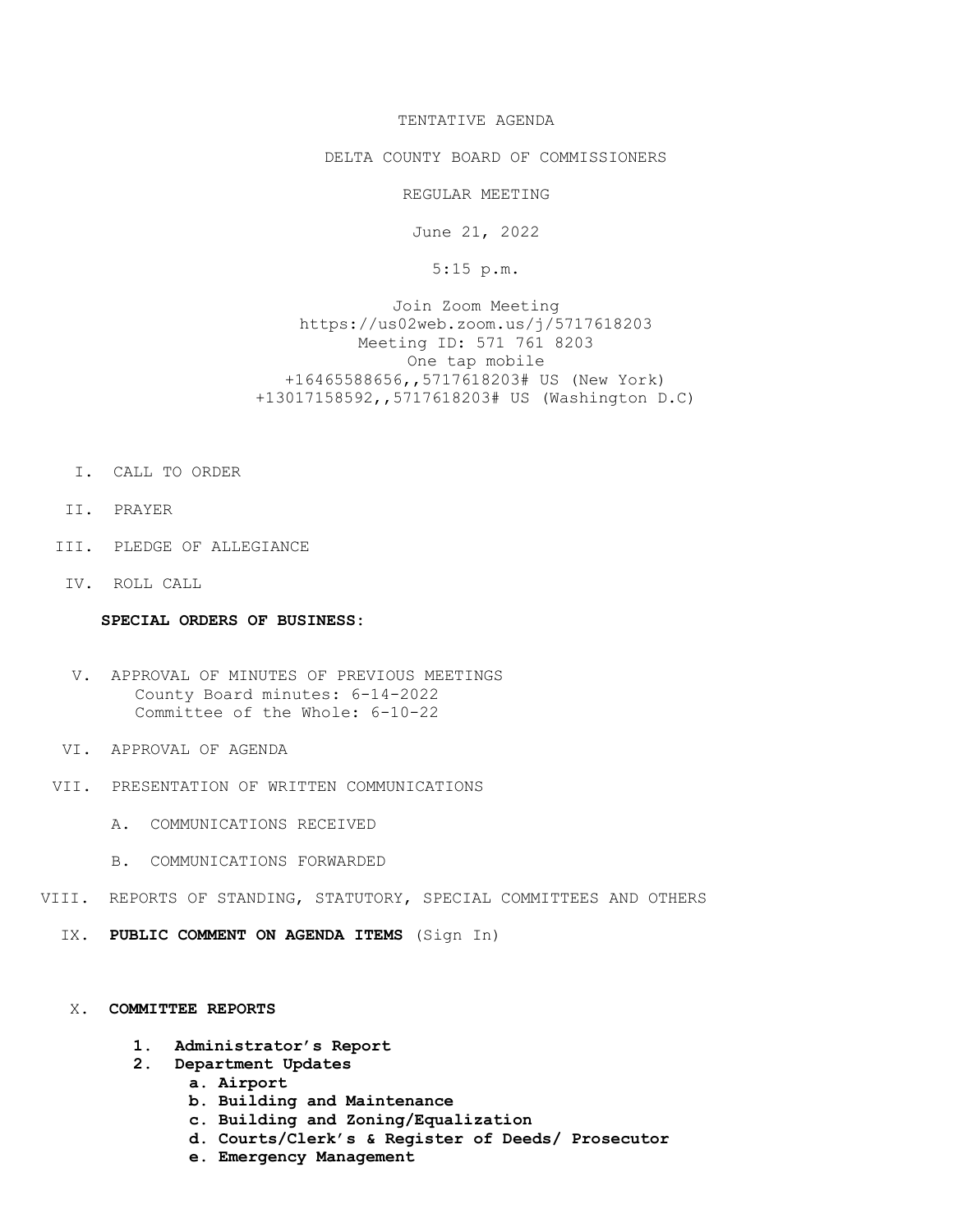- f. Parks and Recreation
- g. Sheriff's Department
- h. Treasurer's Office
- i. Veteran's Service Office

XI. GENERAL ORDERS OF BUSINESS

- A. UNFINISHED BUSINESS
	- 1. Removed
	- 2. Removed
	- 3. Zoning Ordinance Repeal
- B. NEW BUSINESS
	- 1. Payment of Bills
	- 2. Bid Award for Building and Zoning Remodel to Roy Ness Contracting
	- 3. Resignation of M. Edwards, Request for Lump Sum Payout and to Fill Victim Witness Coordinator Position
	- 4. Letter of Support for CUPPAD as District Planning Agency
	- 5. Resignation of M. Middaugh, Request for Lump Sum Payout and to Fill Community Outreach & Forensic Interviewer Position
	- 6. Letters Regarding Non-Union on Juneteenth
	- 7. Keep or Cancel July 5<sup>th</sup> Meeting
- XII. GENERAL PUBLIC COMMENT
- XIII. COMMISSIONER'S COMMENTS
- XIV. MEETING SCHEDULE
	- A. Personnel Committee Meeting on 6-22-22 at 8:30 a.m. in the Service Center Boardroom.
	- B. Regular Board of Commissioners Meeting on 7-5-22 at 5:15 p.m. in the Service Center Boardroom.
	- C. Regular Board of Commissioners Meeting on 7-19-22 at 5:15 p.m. in the Service Center Boardroom.
	- D. Regular Board of Commissioners Meeting on 8-2-22 at 5:15 p.m. in the Service Center Boardroom.
- XV. NOTICES

## 30 day notice of Appointments-

XVI. ADJOURNMENT

\*\*\*\*\*RULES FOR PUBLIC COMMENT\*\*\*\*\*

THE DELTA COUNTY BOARD OF COMMISSIONERS HAS ADOPTED THE FOLLOWING RULES: